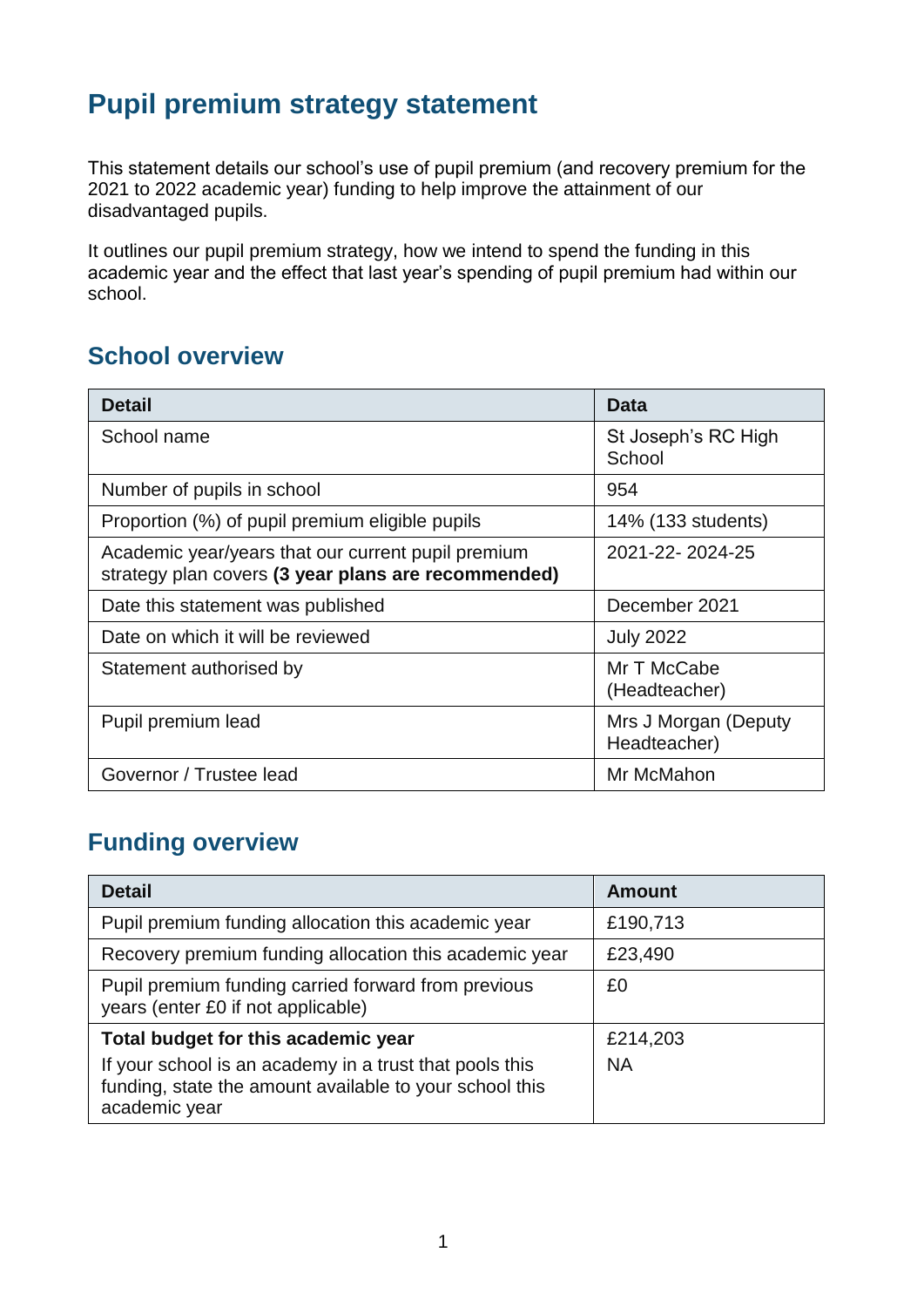# **Part A: Pupil premium strategy plan**

#### **Statement of intent**

At St. Joseph's it is our intention is to provide an inspirational and inclusive teaching and learning environment with outstanding teaching and learning. Our ultimate goal is that no child is left behind socially, or academically because of disadvantage. Our aim is to provide all students with the opportunity to achieve their potential. We employ strategies and interventions to remove barriers which can be caused by personal circumstances or learning gaps.

Our strategy is also integral to wider school plans for education recovery, notably in its targeted support through the National Tutoring Programme for pupils whose education has been worst affected, including non-disadvantaged pupils

Common barriers to learning for disadvantaged pupils may include:

- $\triangleright$  Generational lack of value for education and trust in 'the school establishment' can mean little support from home for good attendance, completion of HW, modelling of effective conflict resolution and support for Restorative Justice, modelling of work ethic and developing racy in the family setting.
- $\triangleright$  Literacy and numeracy skills. Curriculum model has a stretch group containing a number of PP learners and setting for English and maths based on relevant KS2 score
- $\triangleright$  Addiction to mobile technology and inappropriate online behaviour- e.g. mobile phone in bedroom at night. This can lead to irregular sleep patterns, hence poor punctuality and emotional resilience.
- $\triangleright$  lack of confidence
- $\triangleright$  For a number of learners, low levels of emotional resilience means that behaviour in and out of class is, at times, poor and also conflict resolution is primitive meaning that exclusion rates are higher for PP learners.
- $\triangleright$  For a small number of affected students addition to drugs causes irrational behaviour that is not conducive to good behaviour for learning.

There may also be complex family situations that prevent children from flourishing. The challenges are varied and there is no "one size fits all" plan for support. Our ultimate objectives are:

- Quality first teaching for ALL learners including PP students. Quality CEIG for all PP students to raise aspirations.
- $\triangleright$  PP learners will show improved attendance. More engagement particularly in their ability to overcome challenges.
- $\triangleright$  PP gap will narrow and the Progress 8 for PP will be equal to that of NPP nationally.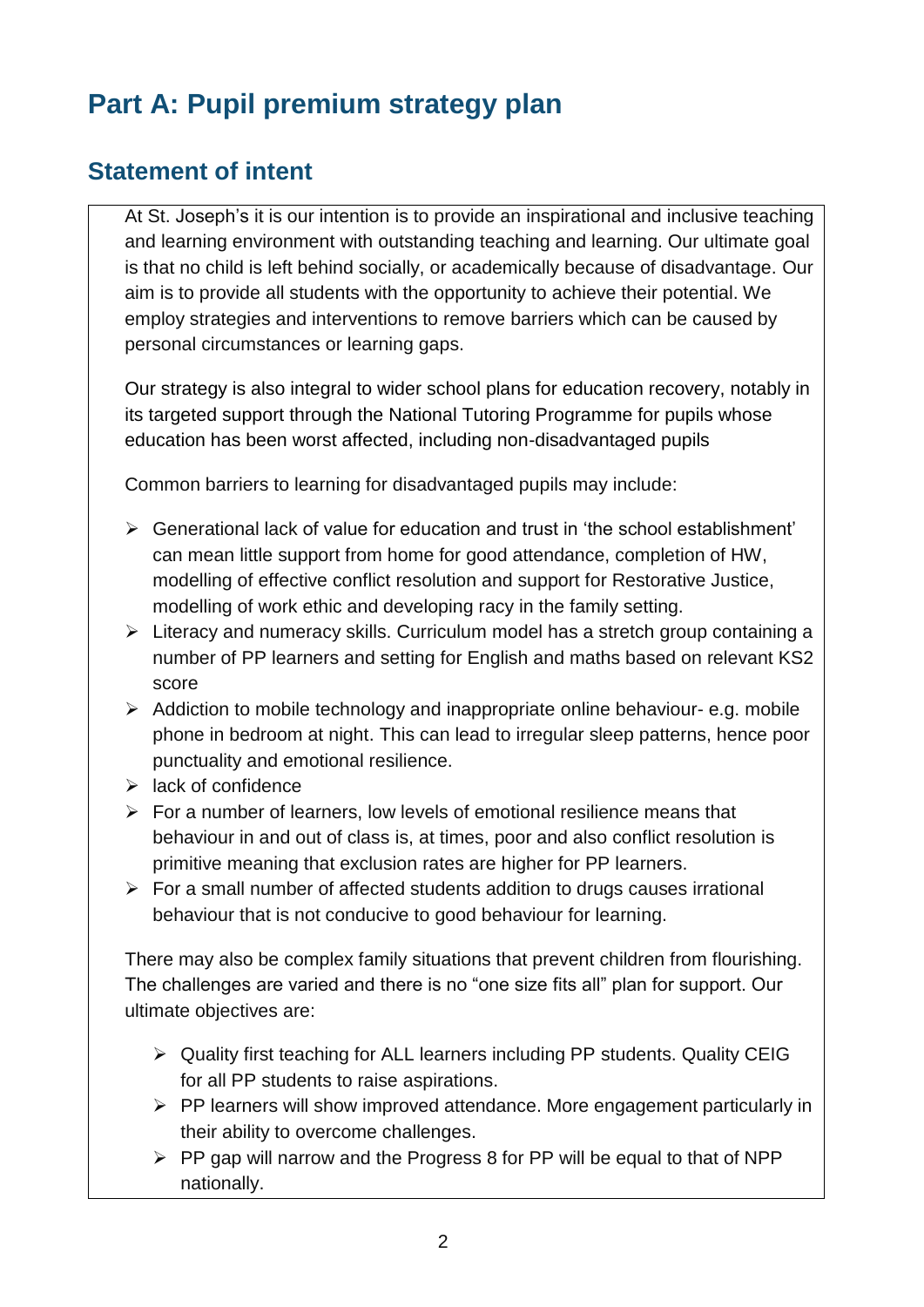- $\triangleright$  Improved resilience in written work. This involves creating a culture from transition through to Year 11 where learners are expected to achieve the highest grades. Learners are able to access the skills needed for GCSE success without being disadvantaged through literacy and numeracy barriers. Fewer examples of incomplete work where the student gave up or was insufficiently challenged.
- $\triangleright$  Parents value education and support the school by insisting on good attendance and high standards in school. All students have a place in the home or school for private study. Parents demonstrate a work ethic to students and are supportive of measures implemented by the school to support learning.
- $\triangleright$  frequent monitoring of qualitative and quantitative data to ensure accurate and timely identification of pupils in need of support
- $\triangleright$  Ensuring that vulnerable learners have access to frequent and high quality careers and associated opportunities such as attendance at careers fairs.
- $\triangleright$  Ensuring that vulnerable learners have access to high quality pastoral and mental health support
- $\triangleright$  When making provision for socially disadvantaged pupils, we recognise that not all pupils who receive free school meals will be socially disadvantaged and that not all pupils who are socially disadvantaged are registered for qualify for free school meals. We reserve the right to allocate Pupil Premium funding to support any pupil or groups of pupils the school has legitimately identified as being socially disadvantaged.

Achieving these objectives: The range of provisions available at St Joseph's RC High School include but are not limited to:

- $\triangleright$  Frequent monitoring and intervention of progress and needs from HoDs and HoYs through Progress to Target meetings.
- $\triangleright$  Literacy and numeracy/English and Maths support which includes in class support and small group withdrawal
- Mentoring for students in Y10/11 with SLT members
- $\triangleright$  Tracking and monitoring attendance to provide intervention and support where a need is identified
- $\triangleright$  Frequent contact and support with parents regarding uniform, equipment, extra-curricular activities, trips and revision resources.
- Monitor attendance at extra-curricular activities.
- $\triangleright$  In class wave one intervention focused on PP students.
- $\triangleright$  PP student profiles so teachers learn what each individual PP student's barriers to learning are and whether they have a quiet work space, computer and internet access at home.
- $\triangleright$  Pastoral and counselling team to support ALL students with the well-being and mental health.
- $\triangleright$  Nurture club in unstructured times.
- $\triangleright$  Rationalise the curriculum for vulnerable PP students.
- $\triangleright$  PP students are included in all Pupil Voice activities.
- $\triangleright$  Motivational speaker to build resilience.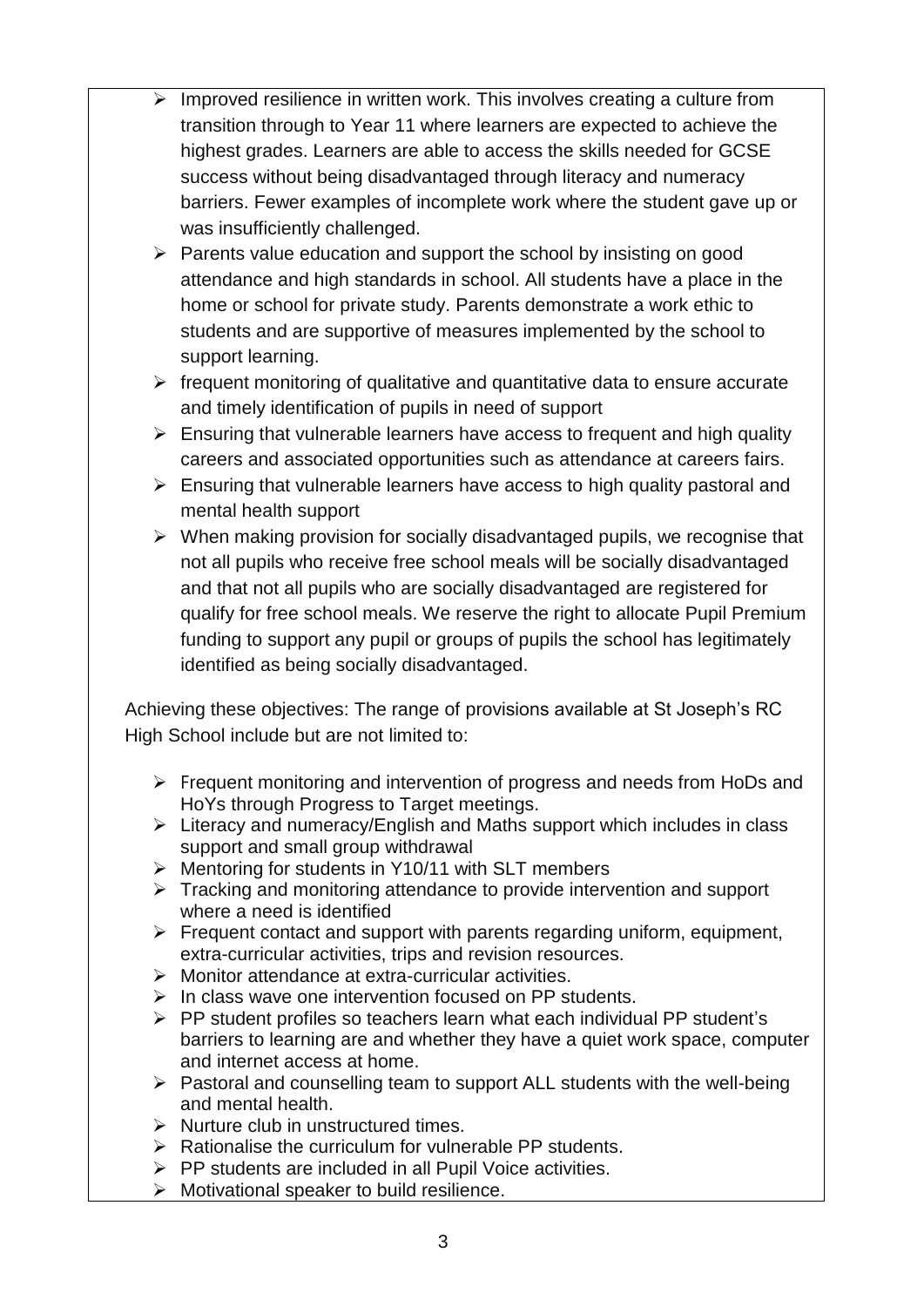PP students to be a key focus in all Self Evaluation and Quality Assurance activities.

#### **Challenges**

This details the key challenges to achievement that we have identified among our disadvantaged pupils.

| <b>Challenge</b><br>number | <b>Detail of challenge</b>                                                                                                                                                                                                                                                                                                                                                                                                                                                        |
|----------------------------|-----------------------------------------------------------------------------------------------------------------------------------------------------------------------------------------------------------------------------------------------------------------------------------------------------------------------------------------------------------------------------------------------------------------------------------------------------------------------------------|
| 1                          | Staff consistency and expectations to focus on building resilience &<br>independence. Poor attendance from some PP learners and giving up<br>when the 'going gets tough'. The need to develop tenacity and a culture<br>of hard work for PP is part of the Pupil Premium Strategy for 2021-22.                                                                                                                                                                                    |
| $\overline{2}$             | Literacy and numeracy skills. Curriculum model has a stretch group<br>containing a number of Pupil Premium pupils and setting for English and<br>Maths based on relevant KS2 score. The aim is to achieve an<br>aspirational curriculum to which all can aspire to achieve their best.<br>Expectations and outcomes of pupils, groups and sets/classes to be<br>reviewed at each data drop and after year 7 benchmarking to monitor<br>the level of challenge accessed by pupils. |
| 3                          | For a number of learners, low levels of emotional resilience means that<br>behaviour in and out of class is, at times is poor and also conflict<br>resolution is primitive meaning that exclusion rates are higher for PP<br>learners                                                                                                                                                                                                                                             |
| 4                          | Parental engagement, with some parents and PP students not valuing<br>education.                                                                                                                                                                                                                                                                                                                                                                                                  |
| 5                          | Generational lack of value for education and trust in 'the school<br>establishment' can mean little support from home for good attendance,<br>completion of HW, modelling of effective conflict resolution and support<br>for Restorative Justice, modelling of work ethic and developing oracy in<br>the family setting.                                                                                                                                                         |
| 6                          | Addiction to mobile technology and inappropriate online behaviour-e.g.<br>mobile phone in bedroom at night. This can lead to irregular sleep<br>patterns, hence poor punctuality and emotional resilience.                                                                                                                                                                                                                                                                        |
| $\overline{7}$             | For a small number of affected students addition to drugs causes<br>irrational behaviour that is not conducive to good behaviour for learning.                                                                                                                                                                                                                                                                                                                                    |

#### **Intended outcomes**

This explains the outcomes we are aiming for **by the end of our current strategy plan**, and how we will measure whether they have been achieved.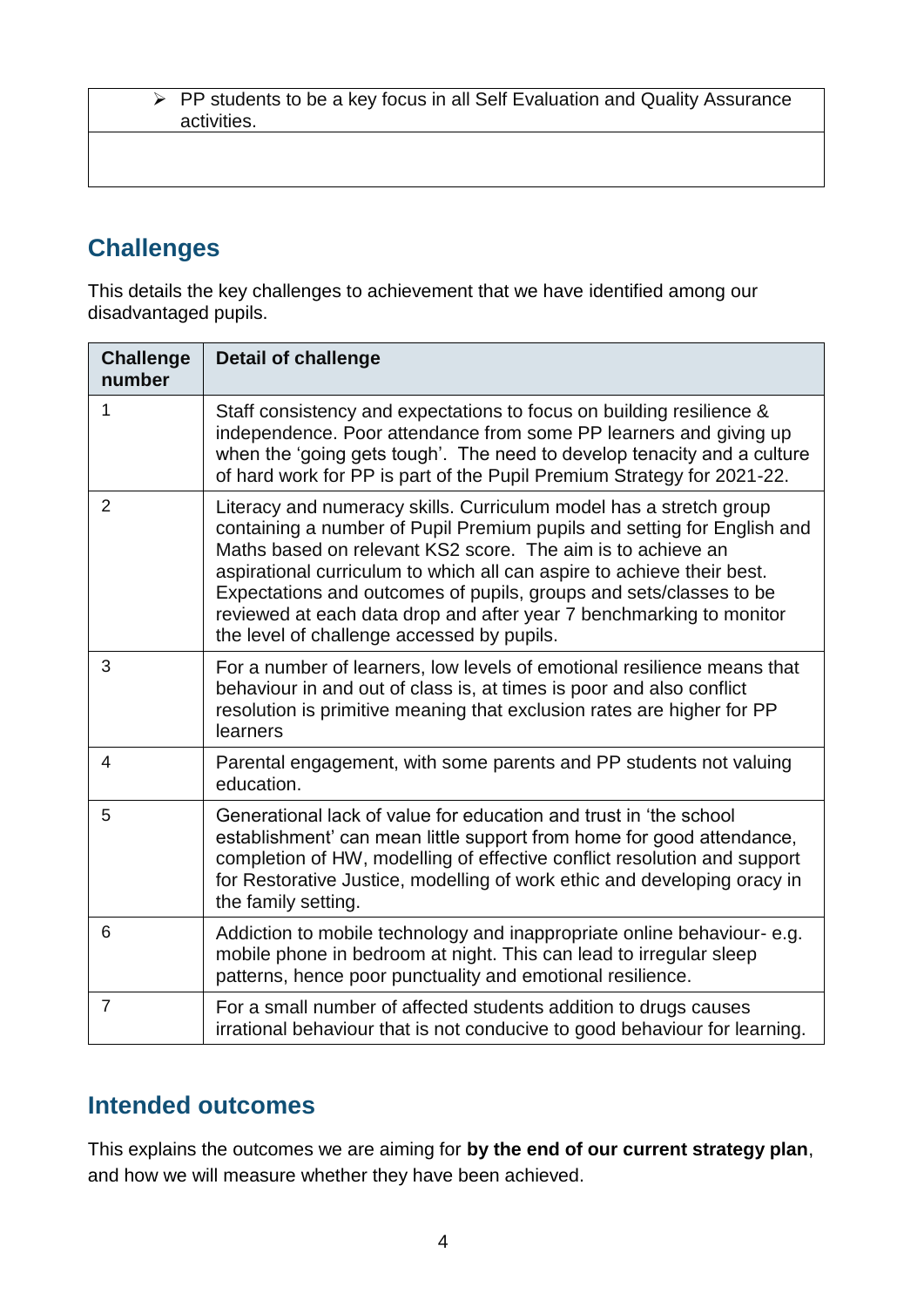| <b>Intended outcome</b>                                                                                                                                                                                                                                                                                                                                                                                                         | <b>Success criteria</b>                                                                                                                                                                                                                                                                                                                      |
|---------------------------------------------------------------------------------------------------------------------------------------------------------------------------------------------------------------------------------------------------------------------------------------------------------------------------------------------------------------------------------------------------------------------------------|----------------------------------------------------------------------------------------------------------------------------------------------------------------------------------------------------------------------------------------------------------------------------------------------------------------------------------------------|
| Quality first teaching for ALL learners<br>including PP students. Quality CEIG for<br>all PP students to raise aspirations.                                                                                                                                                                                                                                                                                                     | Lesson observations, book looks,<br>assessment data will all show high<br>expectations from PP students and<br>progress in line with their targets and<br>ability. Narrow the achievement gap<br>between PP and NPP students. CAIG<br>events throughout the year that guide<br>students along their career path- no<br><b>NEET</b> students. |
| PP learners will show improved<br>attendance. More engagement<br>particularly in their ability to overcome<br>challenges.                                                                                                                                                                                                                                                                                                       | Improved attendance, Improved number<br>of PP learners reaching their target<br>grades in all subjects. Bucket list<br>engagement from PP learners, Progress<br>8 for PP to equal that of NPP nationally.                                                                                                                                    |
| PP gap will narrow and the Progress 8 for<br>PP will be equal to that of NPP nationally.                                                                                                                                                                                                                                                                                                                                        | The gap between PP and NPP will narrow<br>and the PP progress 8 will be equal to that<br>of NPP nationally.                                                                                                                                                                                                                                  |
| Improved resilience in written work. This<br>involves creating a culture from transition<br>through to Year 11 where learners are<br>expected to achieve the highest grades.<br>Learners are able to access the skills<br>needed for GCSE success without being<br>disadvantaged through literacy and<br>numeracy barriers. Fewer examples of<br>incomplete work where the student gave<br>up or was insufficiently challenged. | PP progress measures for English and<br>Maths element of P8 trending to match<br>that of NPP nationally.                                                                                                                                                                                                                                     |
| Parents value education and support the<br>school by insisting on good attendance<br>and high standards in school. All students<br>have a place in the home or school for<br>private study. Parents demonstrate a<br>work ethic to students and are supportive<br>of measures implemented by the school<br>to support learning.                                                                                                 | Improved parental engagement with school<br>at parents' evenings and via student<br>mentors. Parents support the school and the<br>student in their learning.                                                                                                                                                                                |
| frequent monitoring of qualitative and<br>quantitative data to ensure accurate and<br>timely identification of pupils in need of<br>support                                                                                                                                                                                                                                                                                     | Progress to target meetings focus on PP<br>progress and planned intervention support<br>the PP students to improve their progress<br>from one data drop to the next.                                                                                                                                                                         |
| Ensuring that vulnerable learners have<br>access to frequent and high quality<br>careers and associated opportunities<br>such as attendance at careers fairs.                                                                                                                                                                                                                                                                   | Calendar of CEIAG events throughout the<br>year is in place to ensure students receive<br>the advice and support and also raise PP<br>learners' aspirations. No NEET students.                                                                                                                                                               |
| Ensuring that vulnerable learners have<br>access to high quality pastoral and mental<br>health support                                                                                                                                                                                                                                                                                                                          | Pastoral Team put strategies in place where<br>needed for ALL students including PP<br>learners.                                                                                                                                                                                                                                             |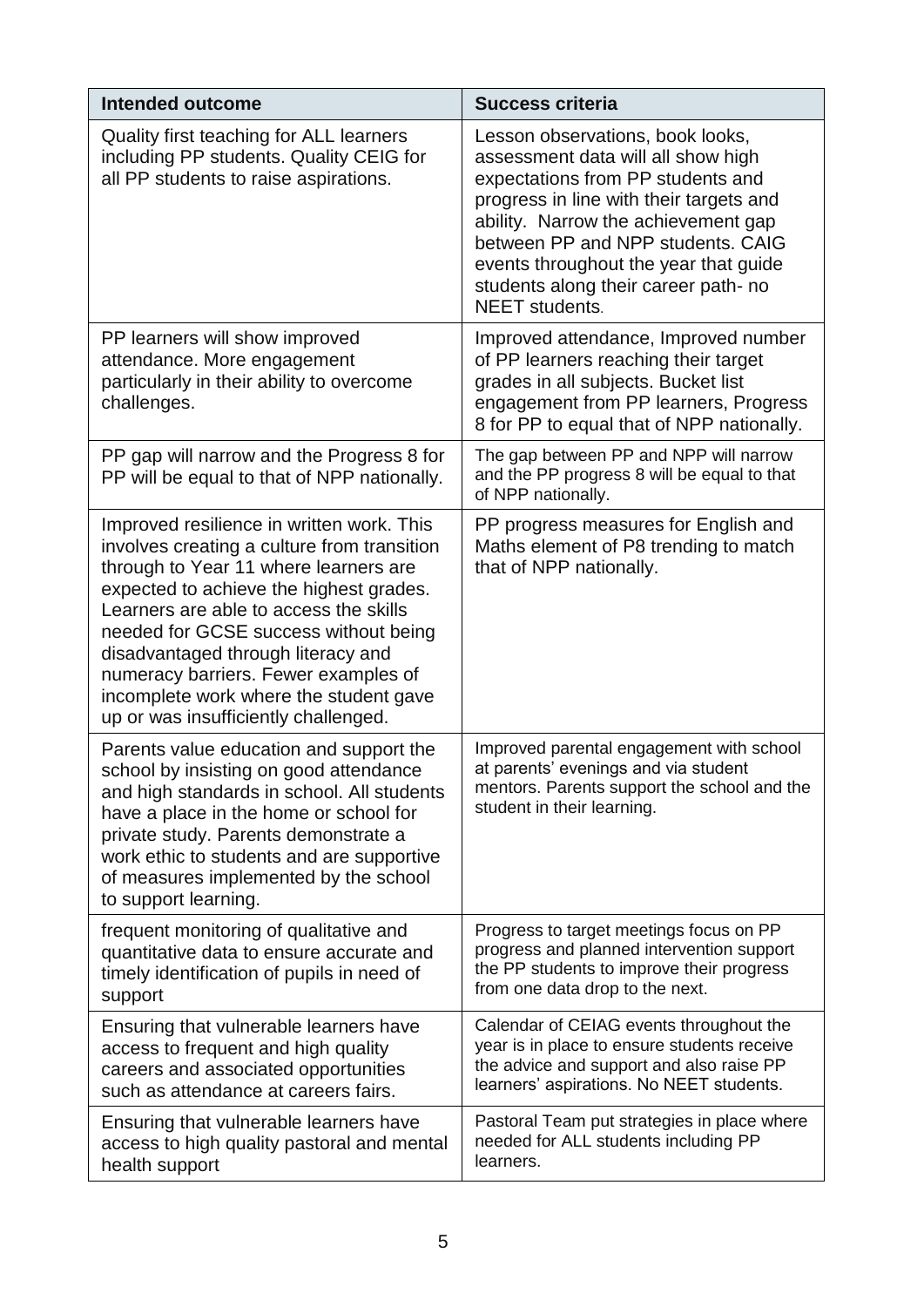| When making provision for socially<br>disadvantaged pupils, we recognise that<br>not all pupils who receive free school<br>meals will be socially disadvantaged and<br>that not all pupils who are socially<br>disadvantaged are registered for qualify<br>for free school meals. We reserve the<br>right to allocate Pupil Premium funding to<br>support any pupil or groups of pupils the<br>school has legitimately identified as being<br>socially disadvantaged. | ALL socially disadvantaged students,<br>despite whether they qualify for FSM or not,<br>are supported through Pupil Premium<br>funding. |
|-----------------------------------------------------------------------------------------------------------------------------------------------------------------------------------------------------------------------------------------------------------------------------------------------------------------------------------------------------------------------------------------------------------------------------------------------------------------------|-----------------------------------------------------------------------------------------------------------------------------------------|
|-----------------------------------------------------------------------------------------------------------------------------------------------------------------------------------------------------------------------------------------------------------------------------------------------------------------------------------------------------------------------------------------------------------------------------------------------------------------------|-----------------------------------------------------------------------------------------------------------------------------------------|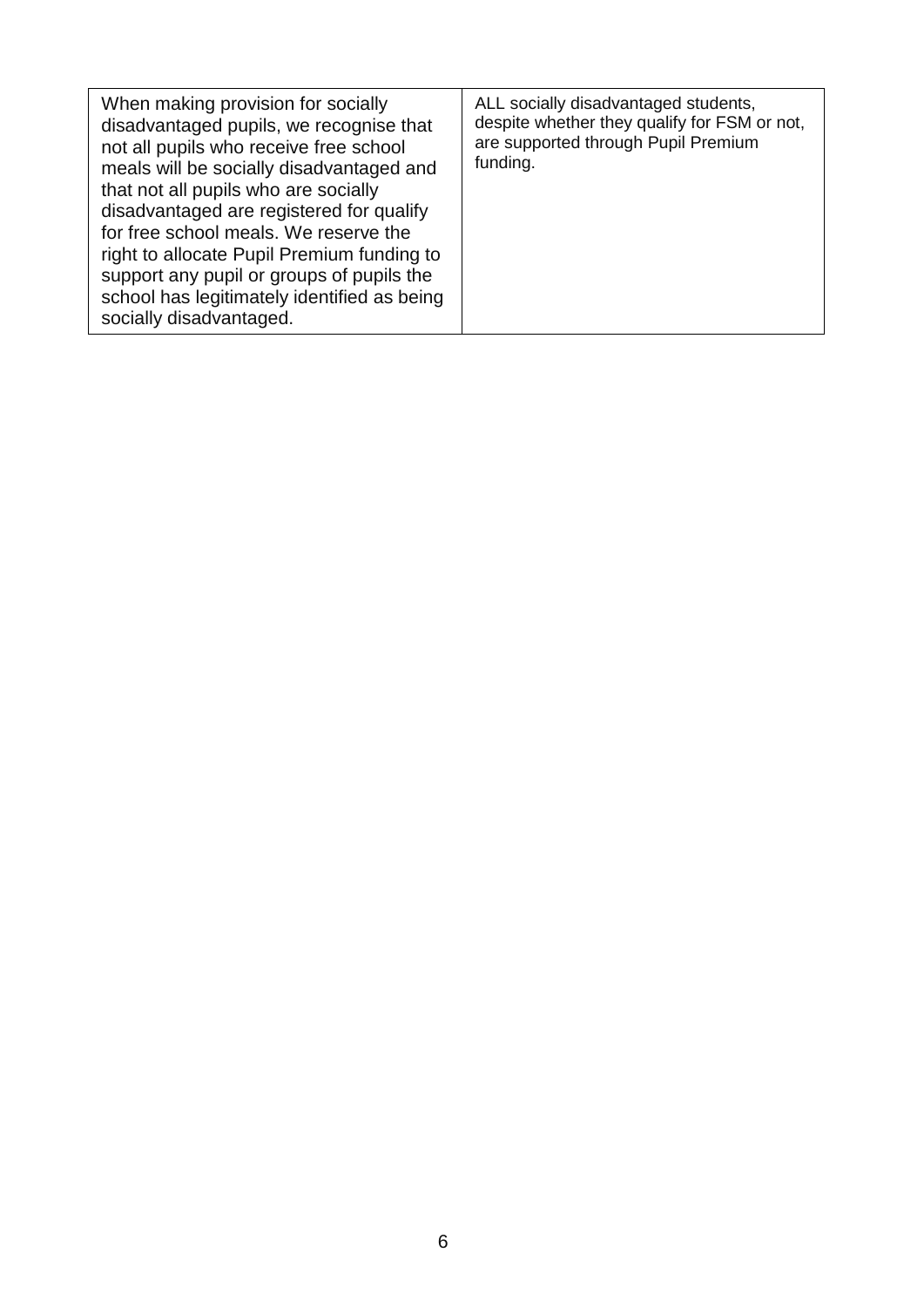## **Activity in this academic year**

This details how we intend to spend our pupil premium (and recovery premium funding) **this academic year** to address the challenges listed above.

### **Teaching (for example, CPD, recruitment and retention)**

Budgeted cost: £ *[£76,652.24]*

| <b>Activity</b>                                                                                                                                                        | <b>Evidence that supports this</b><br>approach                                                                                                                                                                                                                                                                                                                                                                                                       | <b>Challenge</b><br>number(s)<br>addressed |
|------------------------------------------------------------------------------------------------------------------------------------------------------------------------|------------------------------------------------------------------------------------------------------------------------------------------------------------------------------------------------------------------------------------------------------------------------------------------------------------------------------------------------------------------------------------------------------------------------------------------------------|--------------------------------------------|
| Additional staffing<br>within the English and<br>Maths department to<br>offer small intervention<br>group work.<br>£5323.08                                            | EEF Toolkit +4 months. Students taught<br>in small groups and targeted at specific<br>needs and knowledge gaps can be an<br>effective method to support low<br>attaining pupils or those falling behind,<br>both one-to-one                                                                                                                                                                                                                          | 2                                          |
| PP students to be the<br>key focus in all<br>Progress to Target<br>meetings. Relevant<br>data will be provided for<br>each teacher, HoD and<br>HoY.<br>£37,431.20      | Third Space Learning identified the<br>most successful schools with PP<br>students collected and analysed data<br>on groups and individual pupils, and<br>monitored this over time putting<br>appropriate support and interventions in<br>place where needed.                                                                                                                                                                                        | $\mathbf{1}$                               |
| Ensure wave 1 in class<br>intervention is focused<br>on PP students<br>£2240                                                                                           | EEF toolkit +4 months.<br>Individualised instruction involves<br>providing different tasks for each<br>learner and support at the individual<br>level. It is based on the idea that all<br>learners have different needs, and that<br>therefore an approach that is personally<br>tailored—particularly in terms of the<br>activities that pupils undertake and the<br>pace at which they progress through the<br>curriculum-will be more effective. | 1, 2, 3, 4                                 |
| <b>Ensure quality first</b><br>teaching by providing a<br>robust CPD programme<br>and tight monitoring<br>quality assurance<br>system.<br>£3780 (14% of CPD<br>budget) | EEF- A key factor for attainment and<br>progress is effective teaching, as<br>highlighted by the Sutton Trust's 2011<br>report, which revealed that the effects of<br>high-quality teaching are especially<br>significant for pupils from<br>disadvantaged backgrounds.                                                                                                                                                                              | 1, 2, 3, 4                                 |
| DHT to meet with PP<br>students termly to talk<br>about their learning and<br>the work in their books.<br>Teachers to also<br>include this within                      | EEF toolkit +7 months. Metacognition<br>and self-regulation approaches to<br>teaching support students to think about<br>their own learning more explicitly, often<br>by teaching them specific strategies for                                                                                                                                                                                                                                       | 3                                          |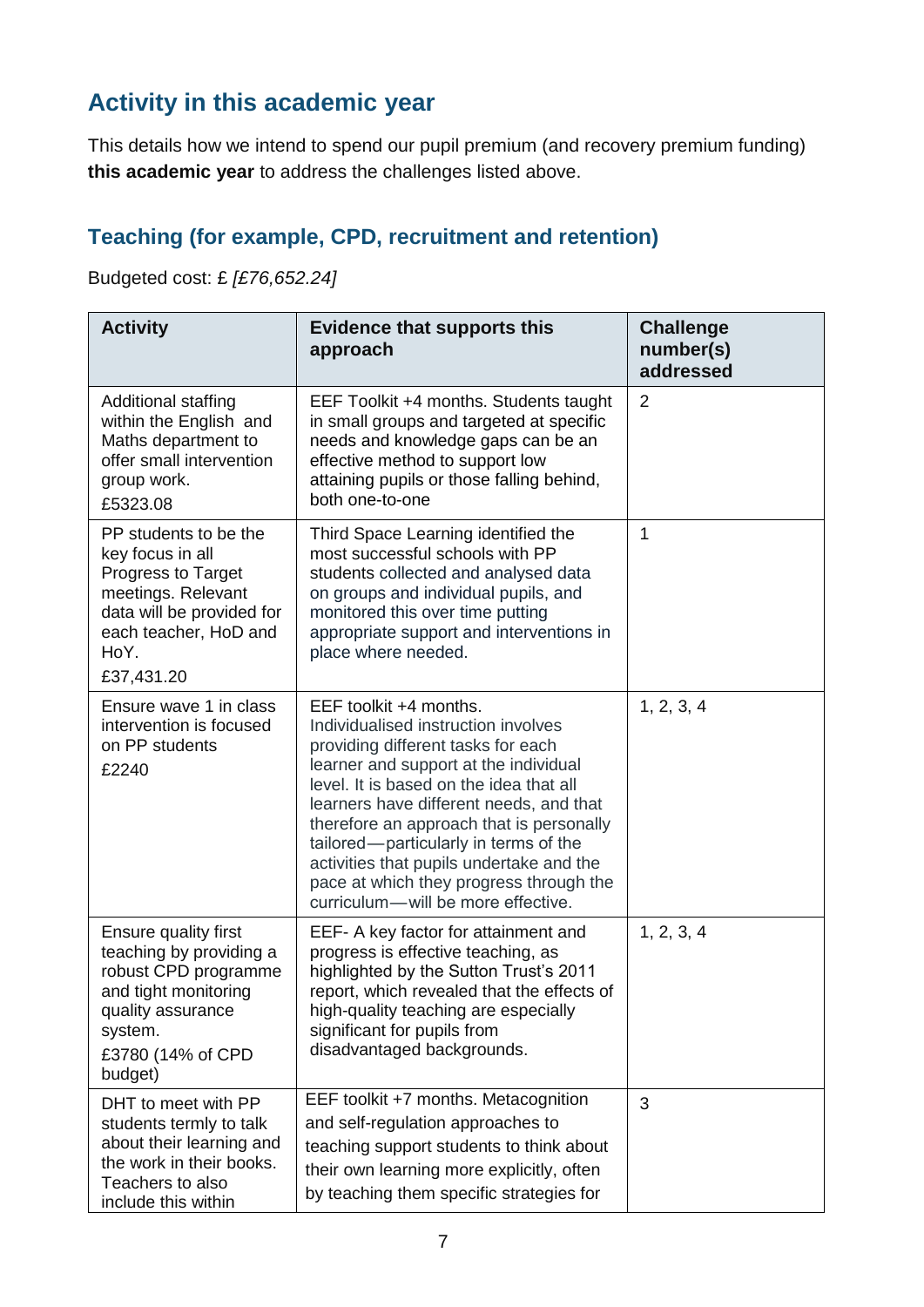| learning to improve<br>metacognition and self-<br>regulation.<br>£384                                                                                                                                                                                                          | planning, monitoring, and evaluating their<br>learning.<br>Interventions will be designed to give<br>students a repertoire of strategies to<br>choose from and the skills to select the<br>most suitable strategy depending upon<br>the learning task that they have been<br>given. |      |
|--------------------------------------------------------------------------------------------------------------------------------------------------------------------------------------------------------------------------------------------------------------------------------|-------------------------------------------------------------------------------------------------------------------------------------------------------------------------------------------------------------------------------------------------------------------------------------|------|
| Begin to update the<br>school's IT<br>infrastructure to ensure<br>it supports quality first<br>teaching for ALL<br>students including PP.<br>Allowing student to gain<br>rapid access to RM<br>Unify and all other<br>learning platforms.<br>14% of total spend-£<br>23,493.96 | According to the EEF Quality First<br>Teaching should be a key priority for PP<br>spend                                                                                                                                                                                             | 1, 2 |

#### **Targeted academic support (for example, tutoring, one-to-one support structured interventions)**

Budgeted cost: £ *[£74,010.34]*

| <b>Activity</b>                                                                                                                                                                                                     | <b>Evidence that supports this</b><br>approach                                                                                                                                                                                                                                                                                                    | <b>Challenge</b><br>number(s)<br>addressed |
|---------------------------------------------------------------------------------------------------------------------------------------------------------------------------------------------------------------------|---------------------------------------------------------------------------------------------------------------------------------------------------------------------------------------------------------------------------------------------------------------------------------------------------------------------------------------------------|--------------------------------------------|
| <b>Accelerated Reader will</b><br>be used to improve<br>reading,<br>comprehension and<br>literacy levels. 14% of<br>total cost -£1350.50                                                                            | EEF toolkit +6 months. Oral language<br>interventions are based on the idea that<br>comprehension and reading skills<br>benefit from explicit discussion of either<br>content or processes of learning, or<br>both, oral language interventions aim to<br>support learners' use of vocabulary,<br>articulation of ideas and spoken<br>expression. | $\overline{2}$                             |
| Students who are in<br>need of literacy<br>intervention identified<br>by Accelerated Reader<br>will receive weekly<br>reading sessions in the<br>library where they will<br>read aloud to the<br>librarian and also | EEF toolkit +6 months. Students will be<br>targeted to read out loud and have<br>discussions about their understanding<br>of what they have read. They will also<br>complete quizzes on Accelerated<br>Reader and complete half termly<br>assessments on Star Reader to<br>measure impact of this intervention.                                   | 2                                          |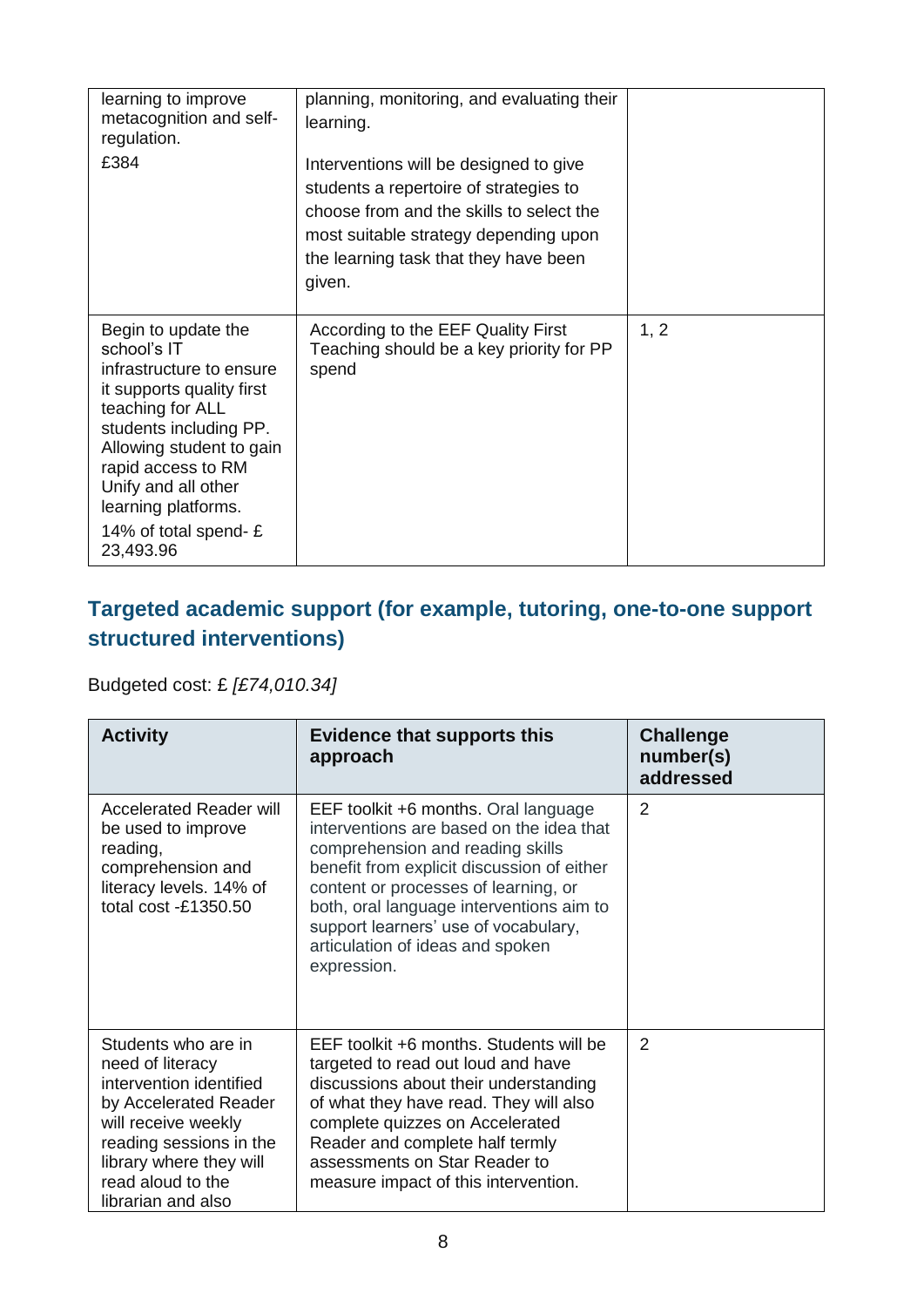| $\overline{2}$<br>EEF toolkit +5 months. One to one<br>Underachieving PP<br>students receive<br>tuition- giving students intensive<br>additional English and<br>individual support.<br>Maths during PE<br>lessons for an intense<br>four weeks.<br>£36,963<br>5<br>All PP students to<br>EEF toolkit-impact unclear. However,<br>we aim to raise aspirations directly by<br>receive a one to one<br>exposing students to new opportunities<br>careers interview with<br>and others aim to raise aspirations by<br>the careers advisor.<br>developing general self-esteem,<br>£2831.57<br>motivation, or self-efficacy. We aim to<br>give them the belief that they can<br>achieve anything if they put their mind<br>to it.<br>Rationalise the<br>EEF toolkit +5 months. One to one and<br>2<br>curriculum for some PP<br>small group tuition- giving students<br>students in Year 11 to<br>intensive individual support.<br>provide extra support<br>for English, Maths and<br>coursework subjects.<br>£3729.63<br>EEF toolkit +1 month. Teachers are<br>1, 4<br>PP students to be a key<br>focus in ALL self-<br>held to account for student performance<br>evaluation and quality<br>and PP students are a key focus in any<br>assurance activities.<br>accountability activities.<br>E.g. lesson<br>observations, book<br>looks, pupil voice, PTT<br>meetings, etc.<br>£3248<br><b>Recovery Premium</b><br>2, 3, 5<br>EEF toolkit +5 months. Tuition provides<br>intensive learning for students as part of<br>£27,985-<br>the school day and within the extended<br>school day.<br>To subsidise 1200 hours<br>of School Led Tutoring<br>@ £13.50 = £5,400<br>To subsidise Conexus<br>$TP - (30$ students for 15<br>hrs) = £5062.50<br>To subsidise Third space | engage with<br><b>Accelerated Reader</b><br>and the quizzes to imp.<br>14% of Librarian<br>Salary- £1,417.64 |  |
|---------------------------------------------------------------------------------------------------------------------------------------------------------------------------------------------------------------------------------------------------------------------------------------------------------------------------------------------------------------------------------------------------------------------------------------------------------------------------------------------------------------------------------------------------------------------------------------------------------------------------------------------------------------------------------------------------------------------------------------------------------------------------------------------------------------------------------------------------------------------------------------------------------------------------------------------------------------------------------------------------------------------------------------------------------------------------------------------------------------------------------------------------------------------------------------------------------------------------------------------------------------------------------------------------------------------------------------------------------------------------------------------------------------------------------------------------------------------------------------------------------------------------------------------------------------------------------------------------------------------------------------------------------------------------------------------------------------------------------------------------------------------|--------------------------------------------------------------------------------------------------------------|--|
|                                                                                                                                                                                                                                                                                                                                                                                                                                                                                                                                                                                                                                                                                                                                                                                                                                                                                                                                                                                                                                                                                                                                                                                                                                                                                                                                                                                                                                                                                                                                                                                                                                                                                                                                                                     |                                                                                                              |  |
|                                                                                                                                                                                                                                                                                                                                                                                                                                                                                                                                                                                                                                                                                                                                                                                                                                                                                                                                                                                                                                                                                                                                                                                                                                                                                                                                                                                                                                                                                                                                                                                                                                                                                                                                                                     |                                                                                                              |  |
|                                                                                                                                                                                                                                                                                                                                                                                                                                                                                                                                                                                                                                                                                                                                                                                                                                                                                                                                                                                                                                                                                                                                                                                                                                                                                                                                                                                                                                                                                                                                                                                                                                                                                                                                                                     |                                                                                                              |  |
|                                                                                                                                                                                                                                                                                                                                                                                                                                                                                                                                                                                                                                                                                                                                                                                                                                                                                                                                                                                                                                                                                                                                                                                                                                                                                                                                                                                                                                                                                                                                                                                                                                                                                                                                                                     |                                                                                                              |  |
| $TP = £2,200$<br><b>Left £5322.5</b>                                                                                                                                                                                                                                                                                                                                                                                                                                                                                                                                                                                                                                                                                                                                                                                                                                                                                                                                                                                                                                                                                                                                                                                                                                                                                                                                                                                                                                                                                                                                                                                                                                                                                                                                |                                                                                                              |  |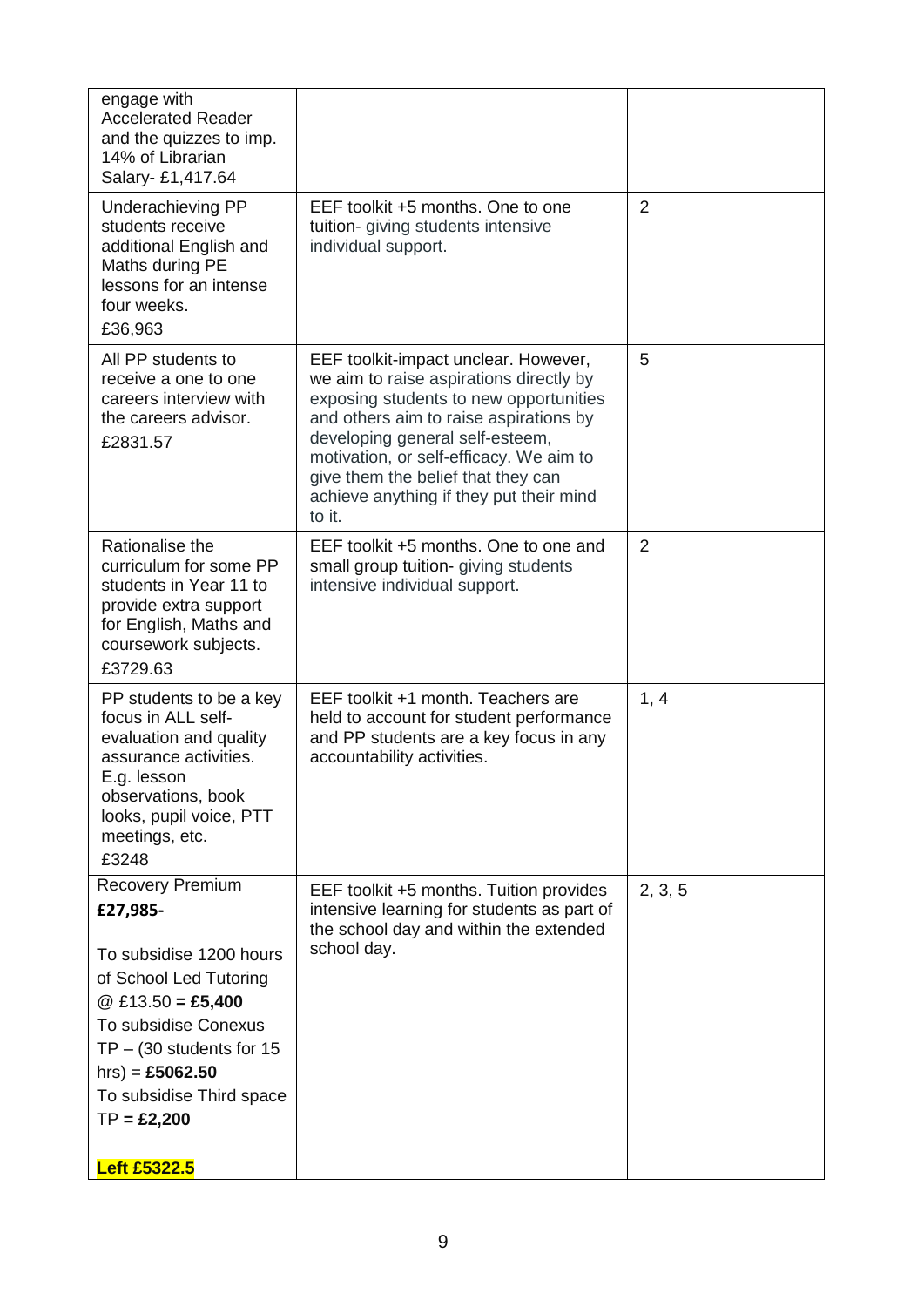| Set up a brand new<br>library and replenish the<br>books available for<br>students to borrow. | EEF toolkit +6 months Reading<br>comprehension strategies this will be<br>supported in their literacy lessons in<br>Year 7 and 8 once per fortnight | 2 |
|-----------------------------------------------------------------------------------------------|-----------------------------------------------------------------------------------------------------------------------------------------------------|---|
| 14% of total spend-<br>£980                                                                   |                                                                                                                                                     |   |

#### **Wider strategies (for example, related to attendance, behaviour, wellbeing)**

Budgeted cost: £ *[£75,560.56]*

| <b>Activity</b>                                                                                                                                                                                                                        | <b>Evidence that supports this</b><br>approach                                                                                                                                                                                                                                                                                                               | <b>Challenge</b><br>number(s)<br>addressed |
|----------------------------------------------------------------------------------------------------------------------------------------------------------------------------------------------------------------------------------------|--------------------------------------------------------------------------------------------------------------------------------------------------------------------------------------------------------------------------------------------------------------------------------------------------------------------------------------------------------------|--------------------------------------------|
| Identify individual needs<br>of each PP student and<br>implement strategies to<br>support progress and<br>learning accordingly by<br>producing PP Profiles<br>for each students to<br>share with teachers<br>£6400                     | EEF toolkit +4 months.<br>Individualised instruction involves<br>providing different tasks for each<br>learner and support at the individual<br>level. It is based on the idea that all<br>learners have different needs, and that<br>therefore an approach that is personally<br>tailored.                                                                  | 1, 2, 3, 4                                 |
| Provide support for<br>vulnerable PP students<br>in Years 7-11 through<br>short term interventions<br>to help them access the<br>curriculum. Anger<br>management,<br>bereavement, social<br>situations, risk, self-<br>respect, coping | EEF toolkit +4 months- social and<br>emotional learning.<br>Social and emotional learning<br>interventions aim to improve students'<br>decision-making skills, interaction with<br>others and their self-management of<br>emotions, rather than focusing directly<br>on the academic or cognitive elements<br>of learning.                                   | 3, 5, 6, 7                                 |
| mechanisms,<br>counselling, emotional<br>and behavioural<br>support and use of<br>external agencies when<br>appropriate.<br>£29,487.50                                                                                                 | EEF toolkit +4months- behavioural<br>interventions. Behaviour interventions<br>aim to improve attainment by reducing<br>challenging behaviour in school. This<br>covers interventions aimed at reducing<br>a variety of behaviours, from low-level<br>disruption to aggression, violence,<br>bullying, substance abuse and general<br>anti-social activities |                                            |
| To provide a safe<br>nurturing environment<br>for some of our most<br>vulnerable Yr 7-11 PP<br>students during                                                                                                                         | EEF Toolkit +4 months- social and<br>emotional learning, targeting at students<br>with particular social or emotional<br>needs.                                                                                                                                                                                                                              | 3, 5, 6, 7                                 |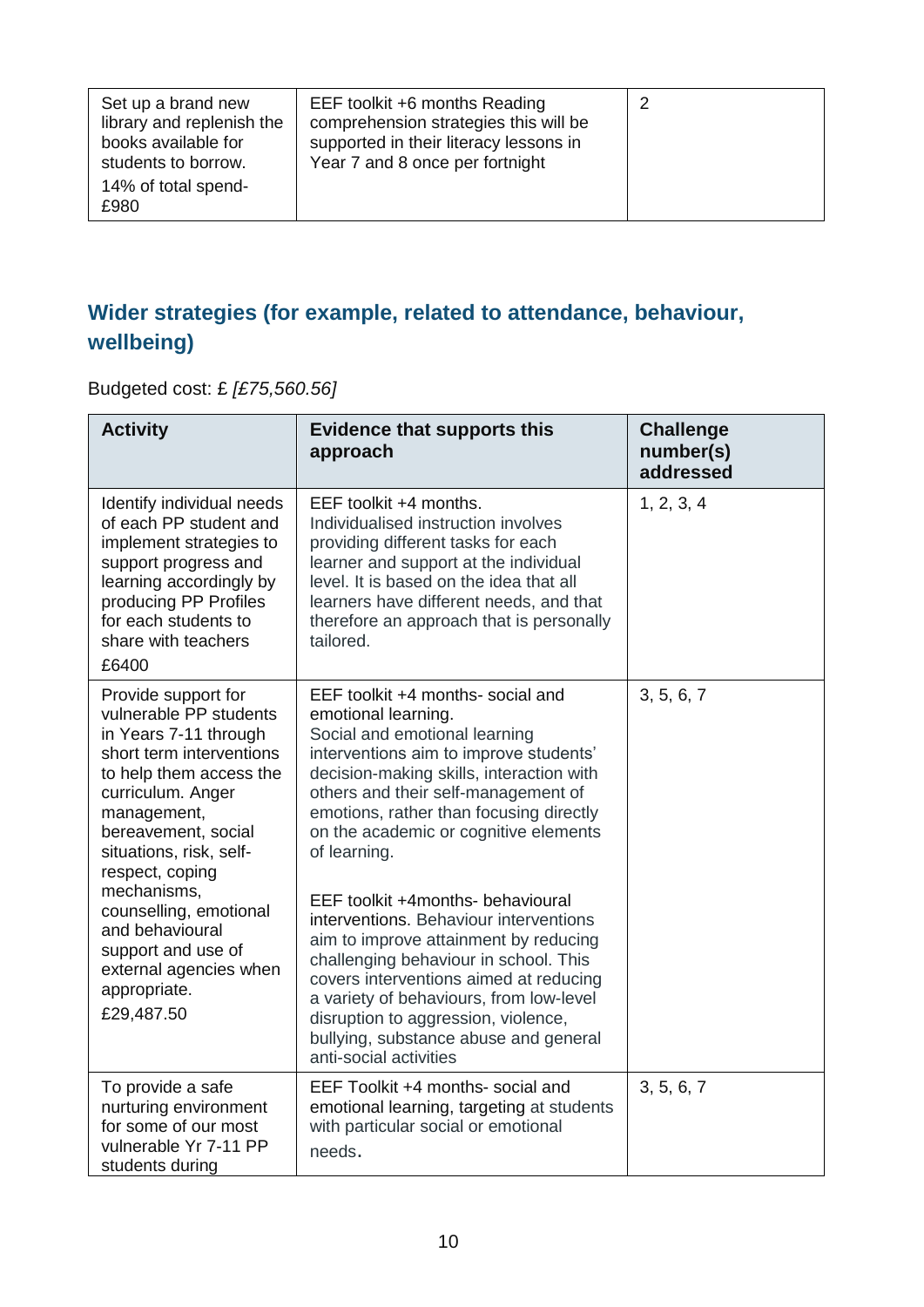| unstructured time (The<br>Hive).<br>£11,388.78                                                                                                                                 |                                                                                                                                                                                                                                                                                                                                              |      |
|--------------------------------------------------------------------------------------------------------------------------------------------------------------------------------|----------------------------------------------------------------------------------------------------------------------------------------------------------------------------------------------------------------------------------------------------------------------------------------------------------------------------------------------|------|
| PP students have<br>access to paid activities<br>for free e.g. trips/visits.<br>£5000                                                                                          | Unknown impact. PP students will have<br>access to resources and activities that<br>their parents may not be able to fund<br>ensuring PP students are provided with<br>the same experiences and opportunities<br>as their peers.                                                                                                             | 5    |
| Use of two Student<br>Support officers to<br>provide reactive support<br>for PP learners when<br>needed and also to<br>forge better home/<br>school relationships.<br>£5000    | EEF +4 months- Parental engagement<br>to encourage parents to support their<br>child's academic progress.                                                                                                                                                                                                                                    | 4, 5 |
| Attendance staff closely<br>monitor PP attendance.<br>Providing support for at<br>risk students using<br>home visits, supplying<br>taxis to improve<br>attendance.<br>£3753.61 | EEF +4 months- parental engagements<br>and home visits improve attendance.                                                                                                                                                                                                                                                                   | 4, 5 |
| <b>High Ability PP students</b><br>will take part in the<br><b>Raising Aspirations</b><br>Youth Programme at<br>Bolton College.<br>£191.61                                     | EEF toolkit-impact unclear. However,<br>we aim to raise aspirations directly by<br>exposing students to new opportunities<br>and others aim to raise aspirations by<br>developing general self-esteem,<br>motivation, or self-efficacy. We aim to<br>give them the belief that they can<br>achieve anything if they put their mind<br>to it. | 5    |
| Work experience for<br>ALL year 10 students.<br>Ensure PP students are<br>suitably placed to raise<br>aspirations.<br>£1703.40                                                 | EEF toolkit-impact unclear. However,<br>we aim to raise aspirations directly by<br>exposing students to new opportunities<br>and others aim to raise aspirations by<br>developing general self-esteem,<br>motivation, or self-efficacy. We aim to<br>give them the belief that they can<br>achieve anything if they put their mind<br>to it. | 5    |
| Year 10 and 11 Careers<br>Fair, PP students<br>invited by phone call<br>home.<br>£319.74                                                                                       | EEF toolkit-impact unclear. However,<br>we aim to raise aspirations directly by<br>exposing students to new opportunities<br>and others aim to raise aspirations by<br>developing general self-esteem,<br>motivation, or self-efficacy. We aim to<br>give them the belief that they can<br>achieve anything if they put their mind<br>to it. | 5    |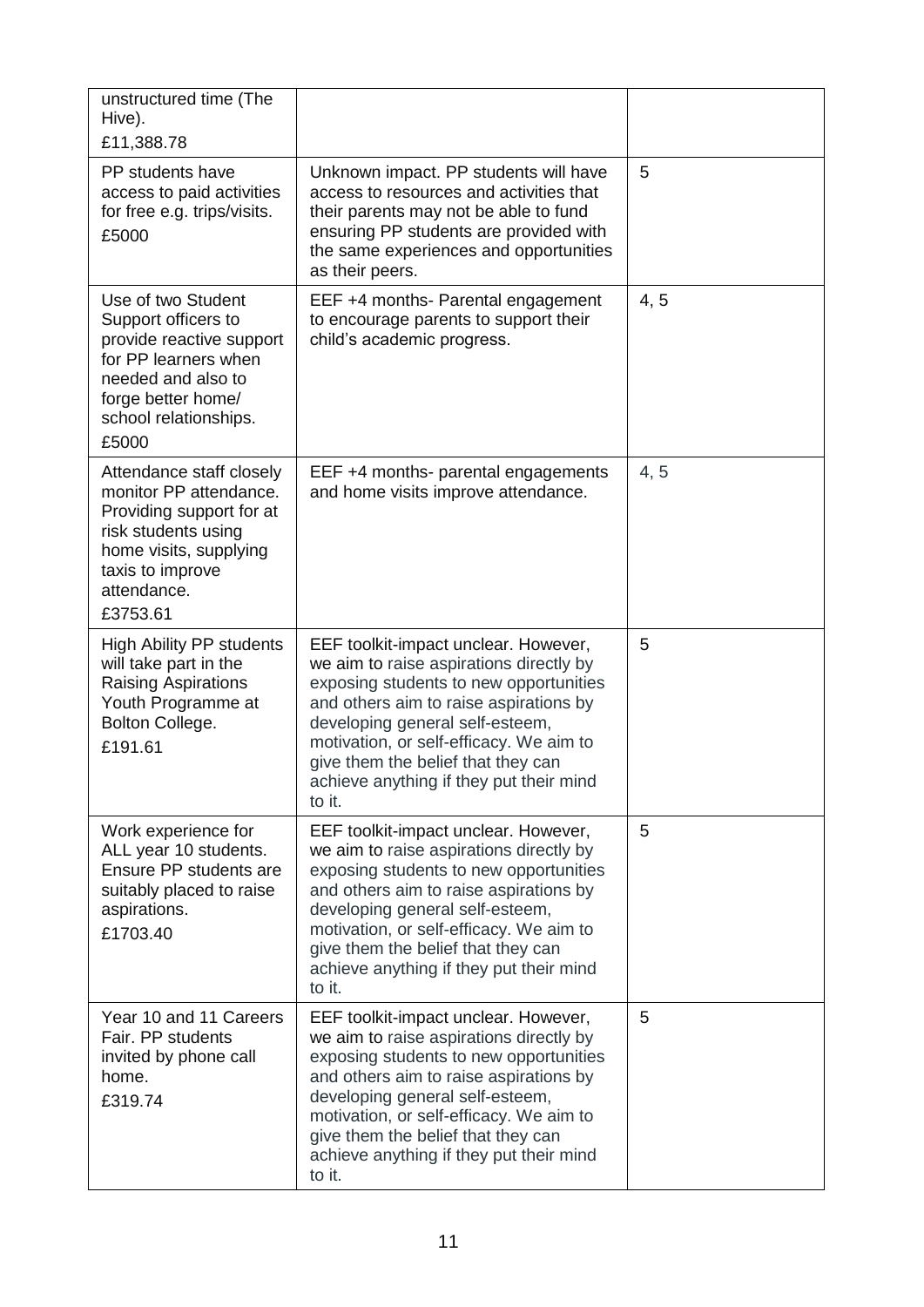| <b>Extended Work</b><br>Placements for<br>students who are at risk<br>of permanent exclusion<br>£2129                                                                                                                                       | EEF +4 months behaviour interventions<br>EEF toolkit aspirations interventions.<br>Removing students from 5 days in<br>school or reducing the days in school<br>prevents them from being excluded. It<br>also aims to engage them in<br>employment that they are interested in<br>to raise aspirations and develop their<br>self-esteem. | 3, 5, 7 |
|---------------------------------------------------------------------------------------------------------------------------------------------------------------------------------------------------------------------------------------------|------------------------------------------------------------------------------------------------------------------------------------------------------------------------------------------------------------------------------------------------------------------------------------------------------------------------------------------|---------|
| Engage parents in all<br>school based activities.<br>Phone calls to all PP<br>students about parents'<br>evenings, careers<br>events, revision<br>sessions, transportation<br>offered to and from the<br>venue where<br>necessary.<br>£2000 | EEF +4 months- parental engagements<br>encourage parents to support their<br>child's learning, progress and<br>attainment.                                                                                                                                                                                                               | 4, 5    |
| Respond to the needs<br>of PP students by<br>including them in pupil<br>voice activities.<br>£1000                                                                                                                                          | EEF toolkit +6 months. Oral language<br>interventions. Encourage students to<br>have their voices heard and to bring<br>about change.                                                                                                                                                                                                    | 3, 5    |
| Involve PP students in<br>the wider life of the<br>school. Improve bucket<br>lists activities and<br>monitor PP attendance.<br>£565                                                                                                         | EEF +3 months- extending school time<br>includes increased learning time and<br>exposes students to a wider variety of<br>experience to build their self- esteem<br>and resilience.                                                                                                                                                      | 3, 5    |
| Encourage PP students<br>to engage with learning<br>outside the classroom<br>and incentivise<br>attendance. Purchase<br>revision books.<br>£4253.61                                                                                         | EEF +3 months- extending the school<br>day by encouraging students to revise<br>and learn at home.                                                                                                                                                                                                                                       | 3, 5    |
| <b>Motivational Speaker-</b><br><b>Richard McCann to</b><br>build resilience and an<br>'I can' attitude and raise<br>aspirations giving them<br>the belief that anything<br>is possible.<br>£1178                                           | <b>EEF Aspirations interventions.</b><br>Motivational speaker aims to raise<br>aspirations and encourage students to<br>adopt a growth mind set approach to<br>their learning and life.                                                                                                                                                  | 3, 5    |
| Purchase the services<br>of WhysUp to raise<br>awareness of mental<br>health and addiction<br>issues. They will also<br>support students who                                                                                                | EEF toolkit +4 months- Social and<br>emotional learning (SEL) interventions<br>seek to improve pupils' decision-making<br>skills, interaction with others and their<br>self-management of emotions, rather                                                                                                                               | 3, 6, 7 |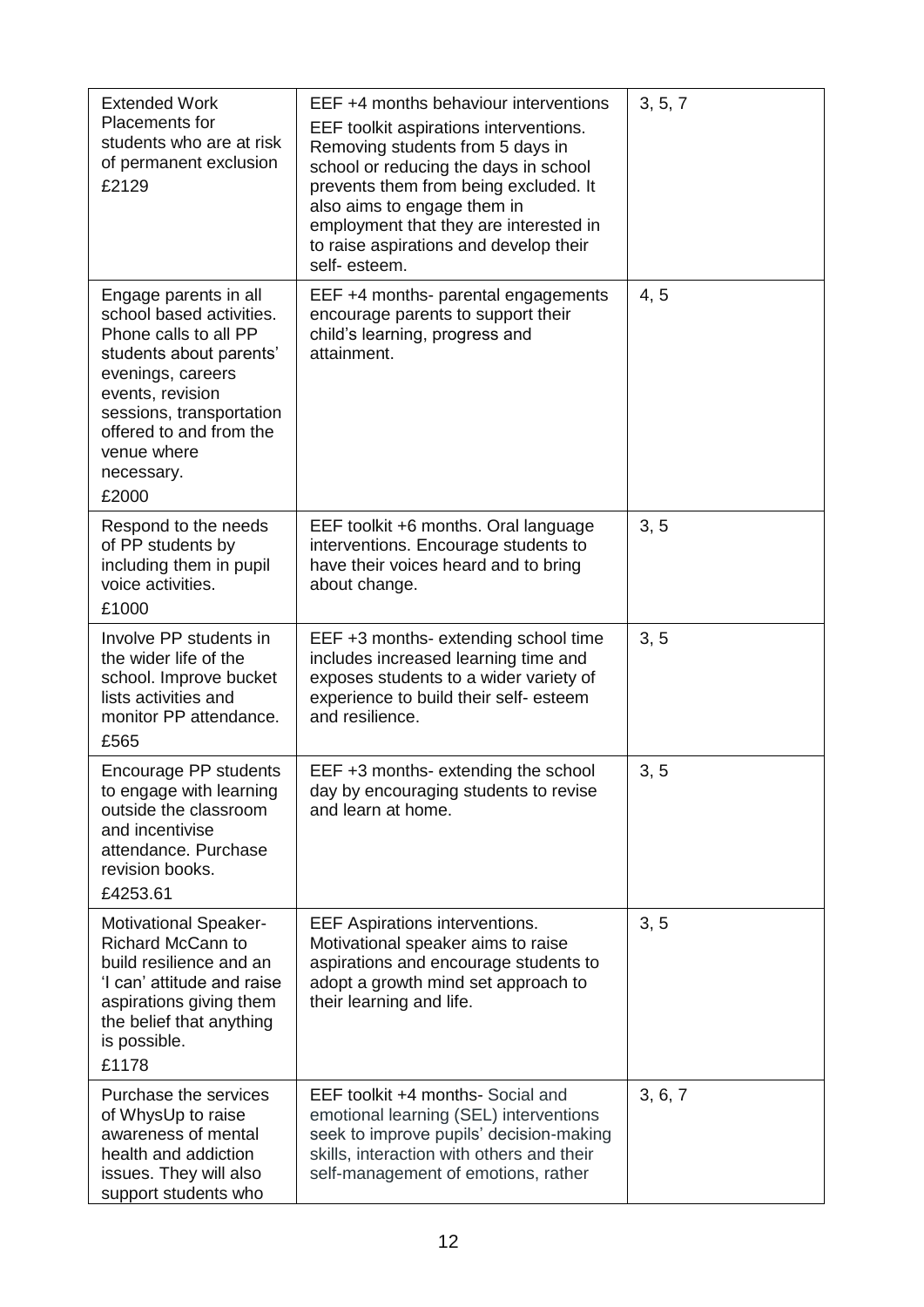| have mental health and<br>addiction issues in<br>school. 14% of total<br>$cost - £448$                                                                                                                                                                       | than focusing directly on the academic<br>or cognitive elements of learning.        |   |
|--------------------------------------------------------------------------------------------------------------------------------------------------------------------------------------------------------------------------------------------------------------|-------------------------------------------------------------------------------------|---|
| Pay for the cost of E-<br>Praise which is a<br>communication system<br>that support not only<br>home-school<br>communication, but all<br>student-school<br>communication. Work<br>can be set remotely on<br>this platform also. 14%<br>of total cost £338.31 | EEF toolkit +4 months. Improve<br>parental engagement in their child's<br>learning. | 4 |

# **Total budgeted cost: £** *[£226,223.14]*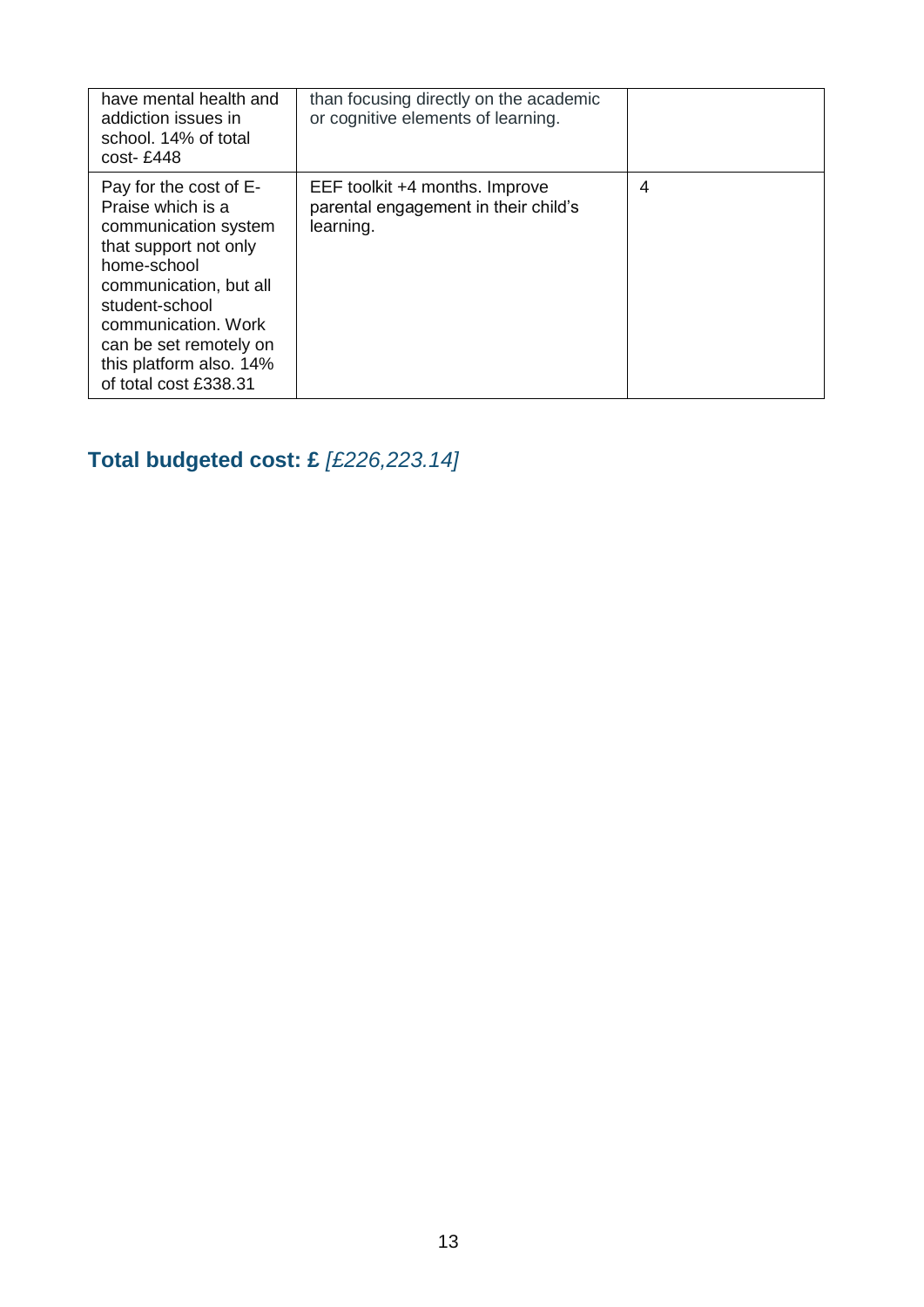# **Part B: Review of outcomes in the previous academic year**

#### **Pupil premium strategy outcomes**

This details the impact that our pupil premium activity had on pupils in the 2020 to 2021 academic year.

*Although there are no performance tables for 2020 to 2021 due to COVID, as a school, we have been able to identify some impact using internal data and monitoring systems.* 

*Although 11 out of 25 PP students achieved above expectation in terms of progress measures (SISRA Subject Progress Index-SPI), there is still a gap between PP students and their counterparts. However, the gap has narrowed since 2020. The SPI in English for PP students in 2021 was -0.07 compared to -0.16 in 2020. The SPI in Maths for PP students in 2021 was -0.19 compared to -0.49 in 2020. The average SPI across all subjects has increased since 2020.*

*All Progress to Target meetings focused on underachieving PP students and intervention was implemented to improve progress. The impact of this was that PP students in 2021 improved. The gap between PP students and their counterparts still exists but has narrowed since 2020. The SPI for PP students in 2021 was -0.11 compared to -0.43 in 2020 which shows that on average PP students made on average a third of a grade higher than in 2020.*

*Additional English and Maths lessons were given to underachieving PP students. In Maths 85% of the PP students who received additional Maths during PE improved by at least one grade by the end of the year. 38% improved by 2 or more grades by the end of the year. In English 100% of the PP students who received additional English lessons achieved at least two grades higher compared to the data drop that took place in November 2020.*

*Year 10 and 11 PP students had an SLT mentor who met with them on a fortnightly basis. The impact of this was varied with some student engaging and others less so. Those who engaged made positive progress. Year 7, 8 and 9 students did not have mentors due interruptions of lockdowns. However members of the pastoral team contacted every PP student by phone on a weekly basis during lockdowns to check on welfare and whether they were engaging with remote learning.* 

*An extensive pastoral support programme supported PP students with emotional/ behavioural issues. They also supported with mental health issues and external agencies were brought in when necessary. Improvements in social, emotional, mental health and behaviour were evident, however the effects on progress are not clearly*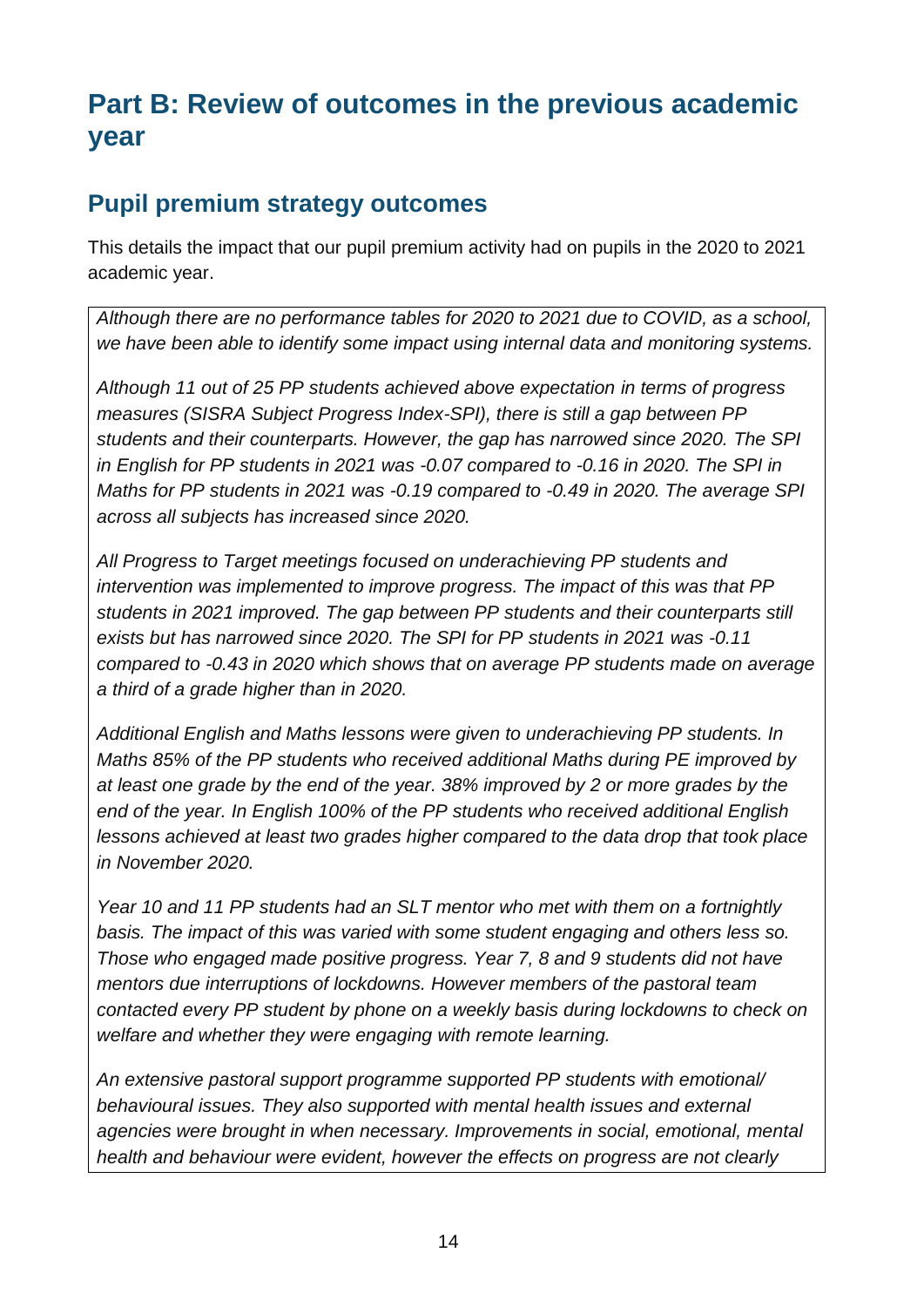*evident owing to the number of support strategies and interventions that were put in place.*

*All vulnerable PP students went to the nurture room at break and lunch times. These students developed friendships and gained confidence as a result. Some of these students have now returned to mainstream school population at lunchtime.*

*PP students were given access to various paid activities and allowed PP students to access costly resources, e.g. revision books, on line packages, lap tops or educational visits.*

*Two students support officers were assigned to year groups to provide support and reactive support for PP learners. As a result home/school relationships and communication improved as a result.*

*The school bought in UNIFROG (an online careers platform) and also provided online work experience for Year 11, including PP students. The online platform provided links to online university events, business events/webinars. The impact of this was that the school's NEET figure for 2021 was nil.*

*One PP students was offered alternative provision and attended work placement. The placement was successful and prevented the student from being permanently excluded. However, the student still underachieved. A number of other work placements were arranged, but some could not go ahead due to COVID restrictions. However we were able to support one PP student in Year 11 and two in Year 10 on work placements.*

*Literacy and numeracy intervention took place during the Autumn Term, but the impact of this is unknown due to the fact that re-testing did not take place due to lockdown.*

*The curriculum was rationalised for a small number of PP students where they were removed from one option subject and attended additional English and Maths lessons. All students made improved progress from the start of the additional lessons to the final results.*

*Attendance up to half term 4 decreased from 2019 (last official data) by 0.2% from 9.25% to 92.3%. This was affected by COVID, isolation and illness codes for positive tests. However, during the pandemic engagement in home learning by PP students improved week on week due to weekly phone calls if students had chosen not to come into school as part of the key worker group.*

*Attendance at parents evenings improved for PP students owing to the fact that parents evenings were virtual due to the pandemic. Phone calls home to PP parents took place before each parents evening to support with accessing the system. In additional to this there were emails and texts sent home.*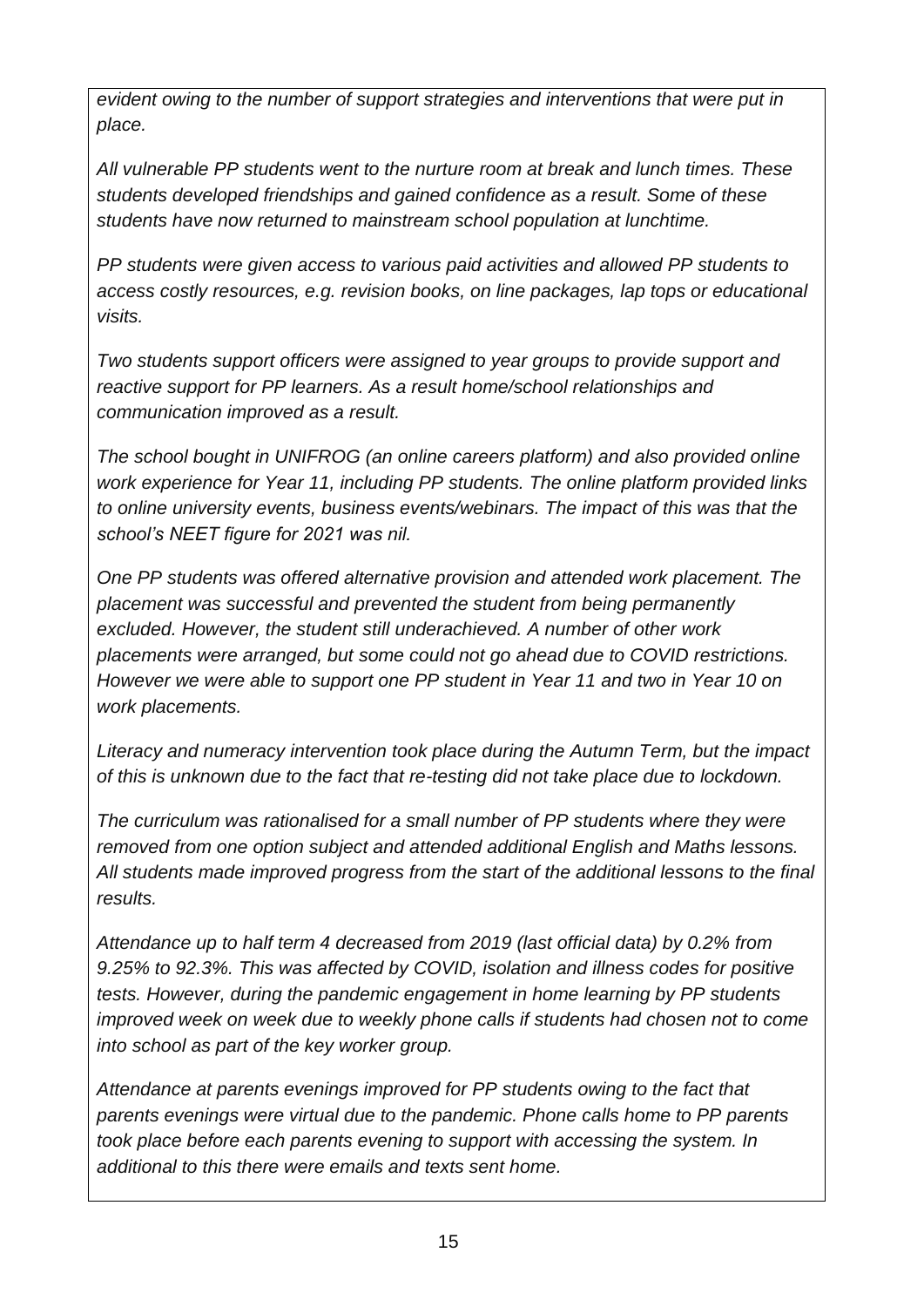*PP student profiles were used to hear pupil voice about their preferences to learning, what their home life is like, whether they have access to the internet and a computer at home, whether they have a quiet space to study at home. The profiles were shared with class teachers to help them understand how each PP student learns bewst and what barriers they have to their learning.*

*PP students were the focus of all Self Evaluation and Quality Assurance activities. As a result the expectations of PP students were heightened and in line with their peers. Intervention was implemented as a result where appropriate. The impact was improved attainment and progress of PP students compared to 2020.*

*PP students received targeted careers advice and had a 1-2-1 careers advice and guidance interview with the careers advisor, either face to face or by telephone consultation and in some cases students were taken to interviews by the careers advisor. The impact is our school NEET figure for 2021 is nil.*

#### **Externally provided programmes**

*Please include the names of any non-DfE programmes that you purchased in the previous academic year. This will help the Department for Education identify which ones are popular in England*

| Programme                                                                 | <b>Provider</b>     |
|---------------------------------------------------------------------------|---------------------|
| <b>Online Careers Advice</b>                                              | <b>UNIFROG</b>      |
| <b>Online Parents Evening</b>                                             | <b>School Cloud</b> |
| Communication system for home-school<br>and school-student communications | E-Praise            |
| Mental health and addiction support                                       | WhysUp              |

## **Service pupil premium funding (optional)**

*For schools that receive this funding, you may wish to provide the following information:* 

| <b>Measure</b>                                                                    | <b>Details</b> |
|-----------------------------------------------------------------------------------|----------------|
| How did you spend your service pupil<br>premium allocation last academic year?    |                |
| What was the impact of that spending on<br>service pupil premium eligible pupils? |                |